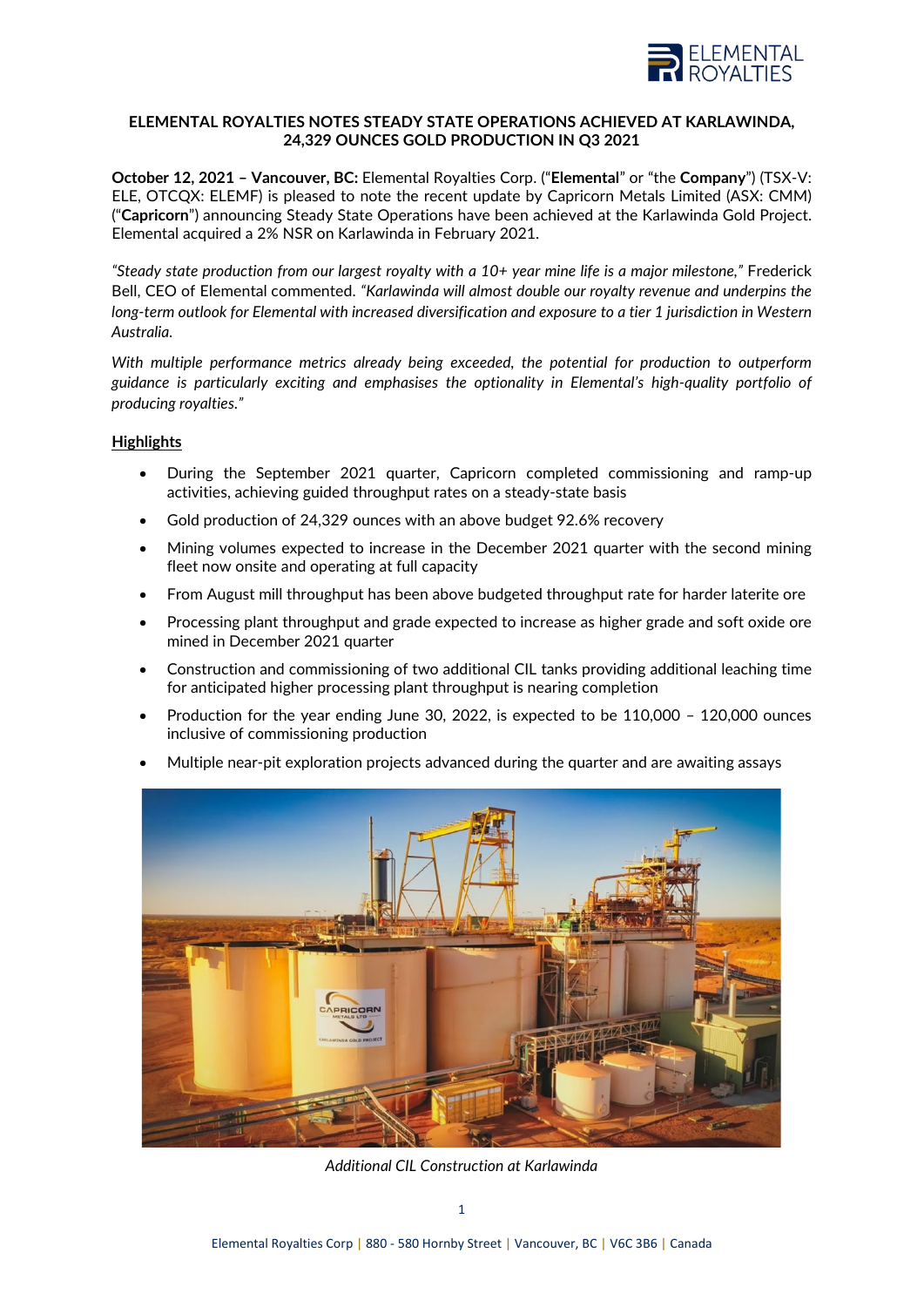

## **On behalf of Elemental Royalties Corp.**

**Frederick Bell** CEO and Director

**Investor Inquiries:** Dustin Zinger, Investor Relations Manager Direct: +1 (604) 653-9464 Email: [dustin@elementalroyalties.com](mailto:dustin@elementalroyalties.com) [www.elementalroyalties.com](http://www.elementalroyalties.com/)

Elemental is a proud member of Discovery Group. For more information please visit: [www.discoverygroup.ca](http://www.discoverygroup.ca/) or contact 604-653-9464.

TSX.V: ELE | OTCQX: ELEMF | ISIN: CA28619L1076

## **About Elemental Royalties**

Elemental is a gold-focused royalty company listed on the TSX-V in Canada and provides investors with lower risk precious metals exposure through a portfolio of nine high-quality royalties. This enables investors to benefit from ongoing royalty revenue, future exploration upside and low operating costs. Elemental's experienced team seeks to secure royalties in advanced precious metals projects, run by established operators, from its pipeline of identified opportunities.

## **Qualified Person**

Richard Evans, FAusIMM, is Senior Vice President Technical for Elemental, and a qualified person under National Instrument 43-101 – Standards of Disclosure for Mineral Projects, has reviewed and approved the scientific and technical disclosure contained in this press release.

## **Neither the TSX-V nor its Regulation Service Provider (as that term is defined in the policies of the TSX-V.) accepts responsibility for the adequacy or accuracy of this press release.**

# **Cautionary note regarding forward-looking statements**

This release contains certain "forward looking statements" and certain "forward-looking information" as defined under applicable Canadian securities laws. Forward-looking statements and information can generally be identified by the use of forward-looking terminology such as "may", "will", "should", "expect", "intend", "estimate", "anticipate", "believe", "continue", "plans" or similar terminology.

Forward-looking statements and information include, but are not limited to, statements with respect to the future growth and development of the Company. Forward-looking statements and information are based on forecasts of future results, estimates of amounts not yet determinable and assumptions that, while believed by management to be reasonable, are inherently subject to significant business, economic and competitive uncertainties and contingencies. Forward-looking statements and information are subject to various known and unknown risks and uncertainties, many of which are beyond the ability of Elemental to control or predict, that may cause Elemental's actual results, performance or achievements to be materially different from those expressed or implied thereby, and are developed based on assumptions about such risks, uncertainties and other factors set out herein, including but not limited to: the requirement for regulatory approvals and third party consents, the impact of general business and economic conditions, the absence of control over the mining operations from which Elemental will receive royalties, including risks related to international operations, government relations and environmental regulation, the inherent risks involved in the exploration and development of mineral properties; the uncertainties involved in interpreting exploration data; the potential for delays in exploration or development activities; the geology, grade and continuity of mineral deposits; the impact of the COVID-19 pandemic; the possibility that future exploration, development or mining results will not be consistent with Elemental's expectations; accidents, equipment breakdowns, title matters, labour